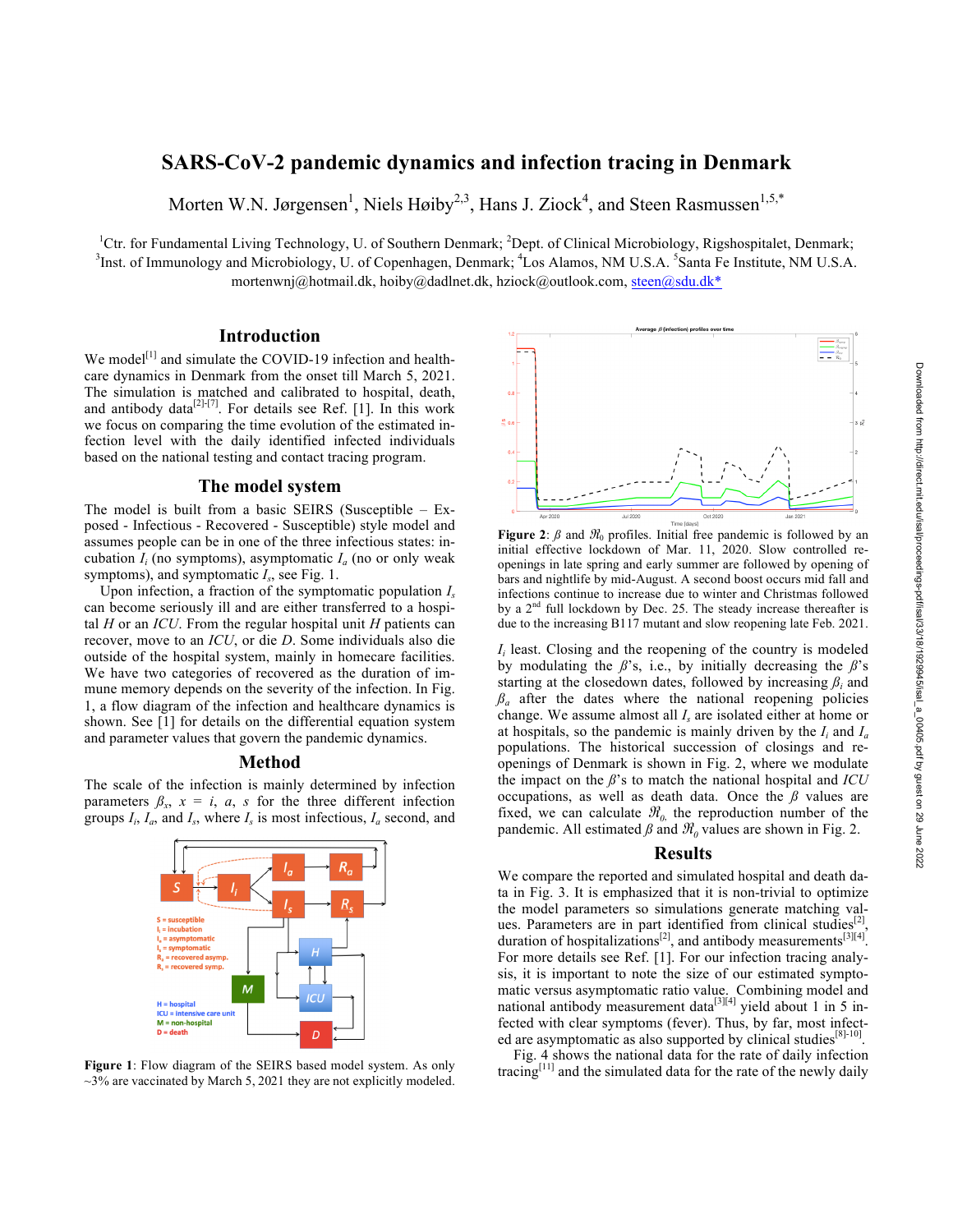Downloaded from http://direct.mit.edu/isal/proceedings-pdf/isal/33/18/1929945/isal\_a\_00405.pdf by guest on 29 June 2022



**Figure 3**: Comparison of reported (dots) and simulated (solid lines) daily COVID-19 hospital  $(H + ICU)$  and  $ICU$  occupation values, as well as total death data both inside and outside the health care system.



**Figure 4**: Time evolution of simulated rate of new infected  $I_{inf}$  (solid blue) and daily reported infection tracing<sup>[11]</sup> rate (red dots). Note different scales. See text for details.

infected  $I_{inf}$  (=  $I_i\gamma_i$ ) of both symptomatic and asymptomatic individuals from July 1, 2020 onwards. Note a more than doubling in infection tracing from July to August. Also note the significant infection tracing peak (Dec. 16, 2020) just before Christmas, where many people were tested so that they could enjoy holidays with their families, while the infection curve continues to increase until Dec. 25, 2020 when a strict lockdown was reimposed. A steep increase in the infection tracing is also seen in late Oct., where an early discovered, mink farm driven, major local outbreak started in the Northern Jylland region. Almost everybody in the region was tested. The region was under lockdown and the outbreak was contained. In other regions there was subsequently also a rise of COVID-19 cases perhaps sparked by the one-week school holiday in Oct. coinciding with colder weather and more indoor activities.

The daily efficiency of the national testing and contact tracing program (*DT*) may be estimated by comparing the actual daily identified infected  $T_d(t)$  with our simulation based estimated daily number of infected given by  $I_i$ , and  $I_s$ . We assume an average incubation time  $1/\gamma$ <sup> $=$ </sup> 5 days and the average duration time as symptomatic and asymptomatic to be  $1/\gamma_s = 1/\gamma_a =$ 10 days. Further, the incubated on average start to become infectious the last 1.5 days of their incubation time.

If the positive diagnosis occurs on the day they become infected, we can define  $DT^{max}(t) = T_d(t) / (I_i(t) \gamma_i)$ . If the identification occurs as late as possible in their disease process, we can define  $DT^{min}(t) = [f_1I_s(t)\gamma_s + f_2(T_d(t) - I_s(t)\gamma_s)]/(I_i(t)\gamma_i)$ . Here  $f_1$  $= 10.0/11.5$  defines the fraction of time an infected who eventually becomes symptomatic is prevented from infecting, while  $f_2 = 1.0 / 11.5$  defines the fraction of time an infected who eventually becomes asymptomatic is prevented from in-



**Figure 5**: Efficiency of daily infection tracing in Denmark Jul. 1, 2020 – Mar. 5, 2021 expressed as  $DT^{avg}(t)$ . See text for details.

fecting. The above assumes that all symptomatic infected are identified once they become symptomatic.

As  $DT^{max}(t)$  and  $DT^{min}(t)$  define upper and lower limits for the infection detection rates, and as we don't have information on at which time an infected individual is identified, a best (maximum entropy) estimate for the actual daily detection rate is  $DT^{avg}(t) = [DT^{max}(t) + DT^{min}(t)]/2$ , see Fig 5.

#### **Discussion and Conclusions**

We have expanded and recalibrated the COVID-19 simulation from Ref. [1] through Mar. 5, 2021 mainly based on hospital and death data; recall discussions around Figs. 1-3. Simulation estimates for the size of the infected population can now be compared with the daily reported infection tracing. From these numbers, together with details about the nature of the pandemic, we can estimate the efficiency of the daily infection tracing, which is discussed around Figs. 4 and 5. Note that our estimates are by nature associated with uncertainties, as no direct measurements of the infected population sizes are available. Infection scale is calibrated using antibody data<sup>[3][4]</sup>.

We estimate an average infection tracing efficiency of around 1/3 from Sept. 2020 through Feb. 2021. The large efficiency-increase in Aug. 2020 stems from a highly successful local infection tracing effort in the Aarhus region of Denmark, where a local outbreak was stopped before it could spread to other regions. It should be noted that the large scale of the fluctuations is due to the very low macroscopic national infection level at that time.

Denmark has an ambitious testing program, currently a daily capacity of about 5% of the population. However, our investigations indicate the current program does not have a proper balance between random probing, focused contact tracing, and testing prioritization. Too much of the program operates as a semi-random daily sampling of part of the population. Two examples of documented successful focused infection tracing intervention occurred in the Aarhus and Northern Jylland regions, which could act as models. Note the Northern Jylland success is not directly visible in Fig. 5 because of the much higher national infection level at that time.

#### **Acknowledgement**

We are grateful to Michael S. Petersen for constructive discussions and suggestions for this work, and Emilie M. Andersen and Søren V. Iversen for helping with the initial infection tracing simulations as part of their SDU course work on mathematical modeling and simulation.